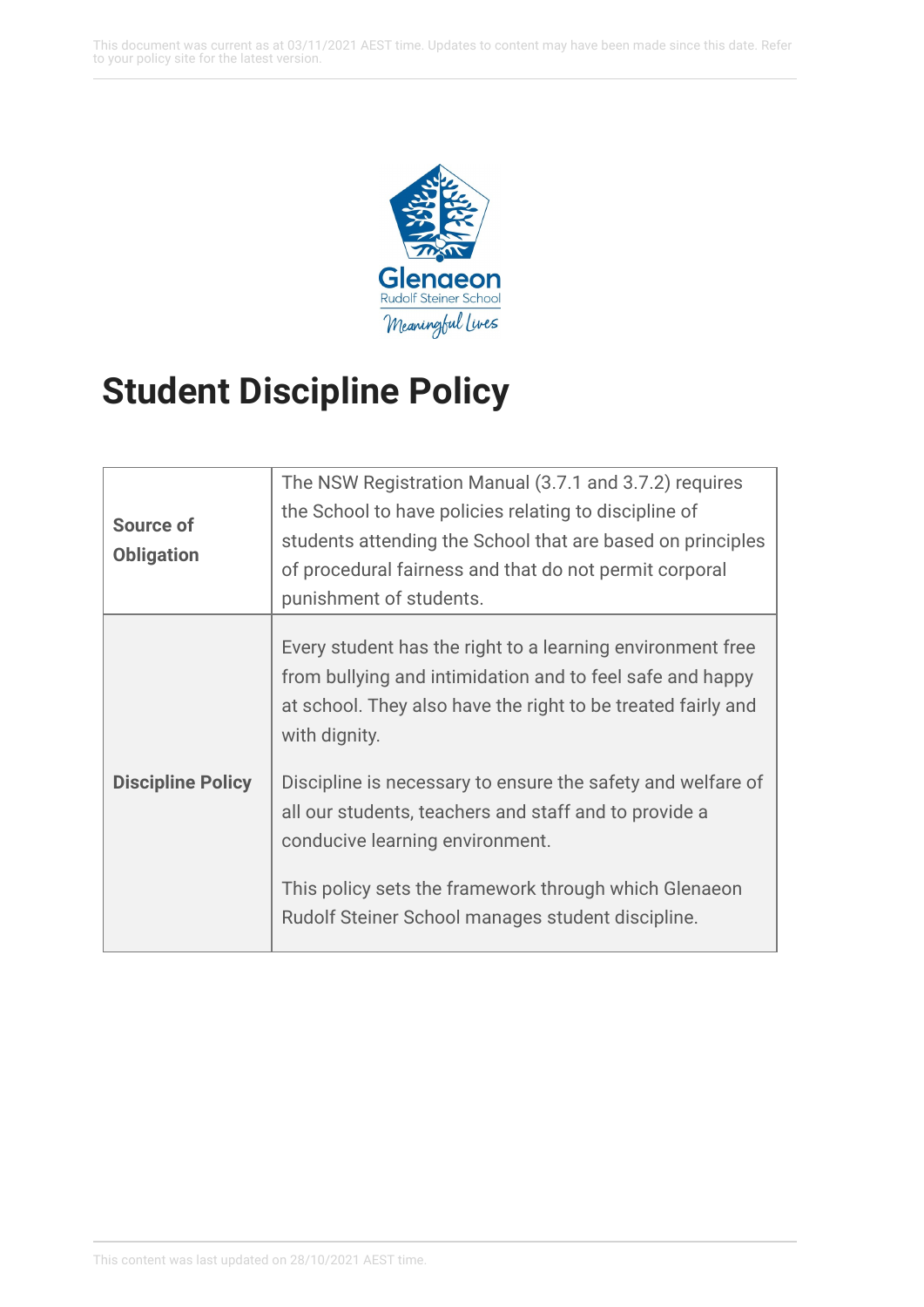'n

L,

| <b>Strategies to</b><br><b>Promote Good</b><br><b>Discipline</b> | The School seeks to develop a culture of positive<br>discipline by setting clear expectations of students and<br>encouraging positive behaviour. Strategies for developing<br>this culture include:    |
|------------------------------------------------------------------|--------------------------------------------------------------------------------------------------------------------------------------------------------------------------------------------------------|
|                                                                  | clearly setting behaviour expectations                                                                                                                                                                 |
|                                                                  | establishing specific teaching and learning programs                                                                                                                                                   |
|                                                                  | communicating expectations with the wider School<br>$\bullet$<br>community                                                                                                                             |
|                                                                  | acknowledging positive behaviours in a range of ways<br>from informal verbal acknowledgement through to<br>structured merit awards                                                                     |
|                                                                  | maintaining records with respect to student behaviour.                                                                                                                                                 |
| <b>Prohibition of</b><br><b>Corporal</b><br><b>Punishment</b>    | It is our policy that:                                                                                                                                                                                 |
|                                                                  | we prohibit corporal punishment                                                                                                                                                                        |
|                                                                  | we do not explicitly or implicitly sanction the<br>administering of corporal punishment by non-school<br>persons, including parents, to enforce discipline at the<br>School.                           |
|                                                                  | The use of any corporal punishment by a staff member is<br>strictly prohibited. Any staff member who breaches this<br>rule will be subject to disciplinary proceedings which may<br>include dismissal. |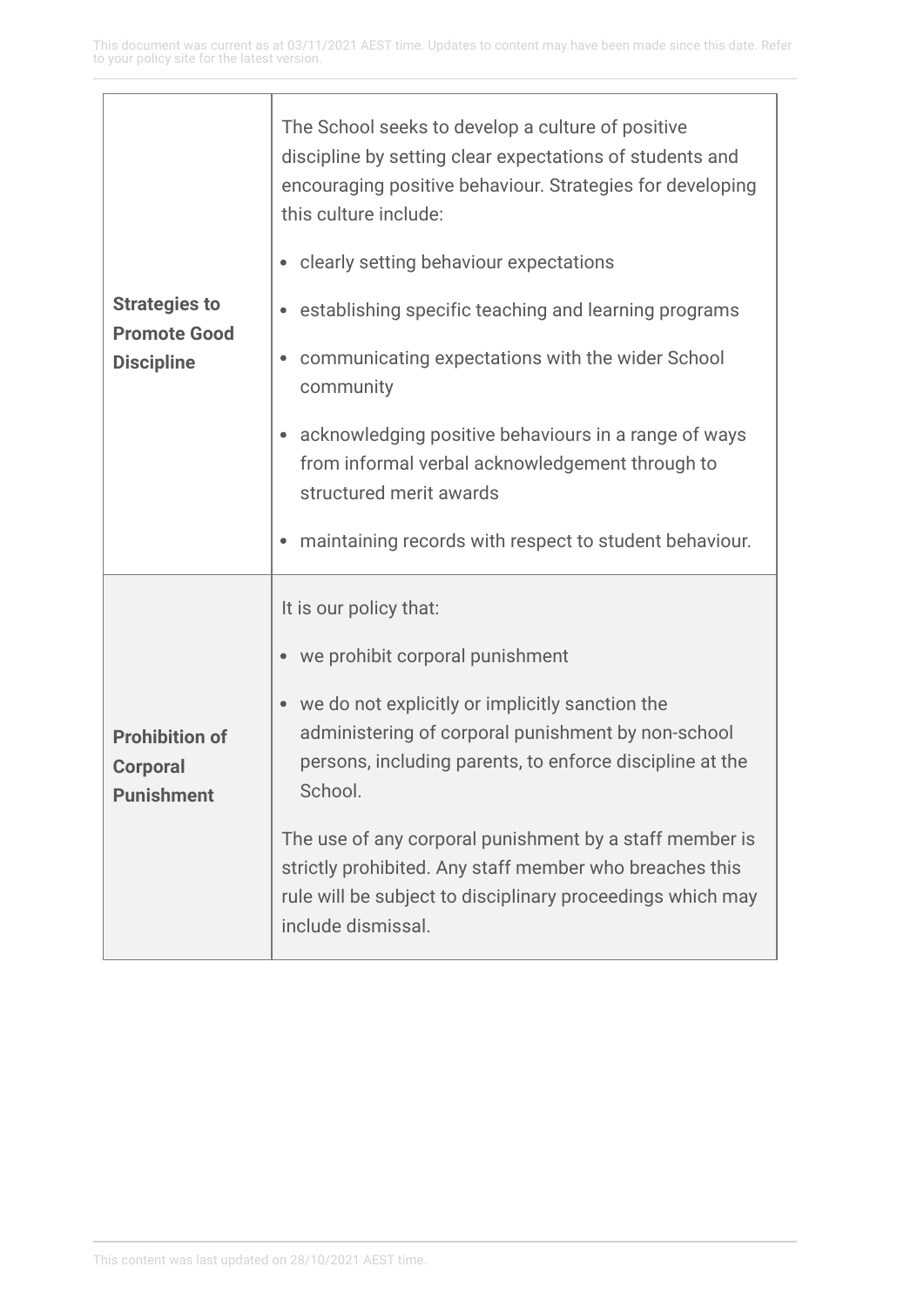| <b>Procedural</b><br><b>Fairness</b>                                                  | Students have a right to procedural fairness in dealings<br>that involve their interests. This includes disciplinary<br>decisions. |
|---------------------------------------------------------------------------------------|------------------------------------------------------------------------------------------------------------------------------------|
|                                                                                       | The principles of procedural fairness include the right of<br>students to:                                                         |
|                                                                                       | know what the rules are and what behaviour is expected<br>of them                                                                  |
|                                                                                       | have decisions determined by a reasonable and<br>unbiased person                                                                   |
|                                                                                       | be informed of, and have an opportunity to respond to,<br>any allegations against them                                             |
|                                                                                       | be heard before a decision is made                                                                                                 |
|                                                                                       | have a decision reviewed (but not to delay an immediate<br>punishment).                                                            |
|                                                                                       | Glenaeon Rudolf Steiner School is committed to ensuring<br>procedural fairness when disciplining a student.                        |
| <b>School Rules and</b><br><b>Expected</b><br><b>Standards of</b><br><b>Behaviour</b> | Students are expected to abide by the rules of the School,<br>and the directions of teachers and staff.                            |
|                                                                                       | Examples of written rules that students are expected to<br>follow are dealt with in:                                               |
|                                                                                       | <b>Student Code of Conduct</b>                                                                                                     |
|                                                                                       | Insert Link to School Rules Bullying Prevention and<br>Intervention                                                                |
|                                                                                       | <b>Student Use of Illicit Drugs</b>                                                                                                |
|                                                                                       | here                                                                                                                               |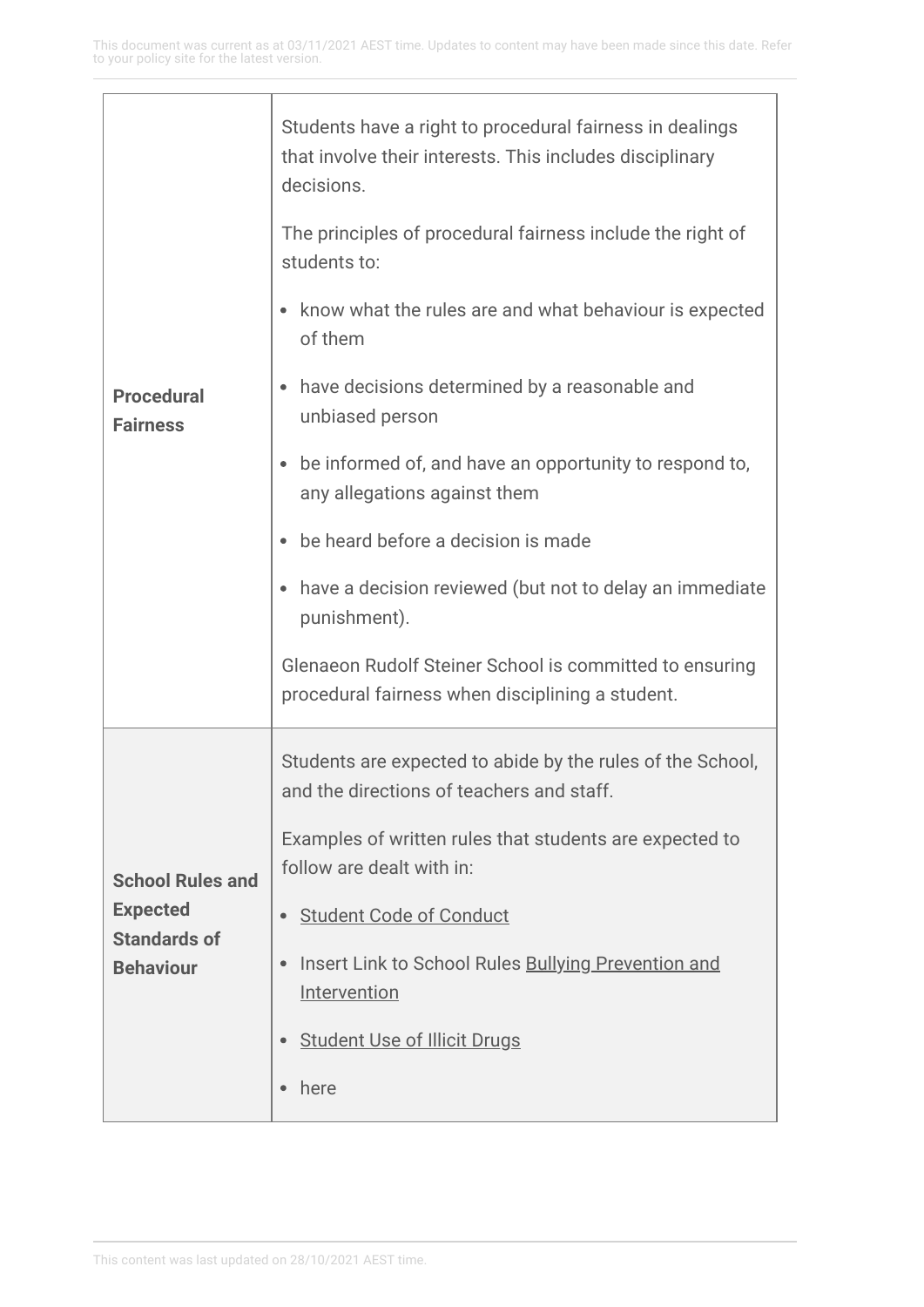| <b>Consequences</b> | There are a range of consequences that students will face<br>if they breach School rules or are disobedient. These<br>include: |
|---------------------|--------------------------------------------------------------------------------------------------------------------------------|
|                     | warnings or reprimands (verbal or written)                                                                                     |
|                     | time outs                                                                                                                      |
|                     | clean up duties<br>$\bullet$                                                                                                   |
|                     | cancellation of privileges<br>$\bullet$                                                                                        |
|                     | withdrawal from School activities                                                                                              |
|                     | detentions                                                                                                                     |
|                     | suspension                                                                                                                     |
|                     | expulsion                                                                                                                      |
|                     | exclusion.                                                                                                                     |
|                     | A decision to suspend or expel a student may only be<br>made by the Deputy Head of School or the Head of<br>School.            |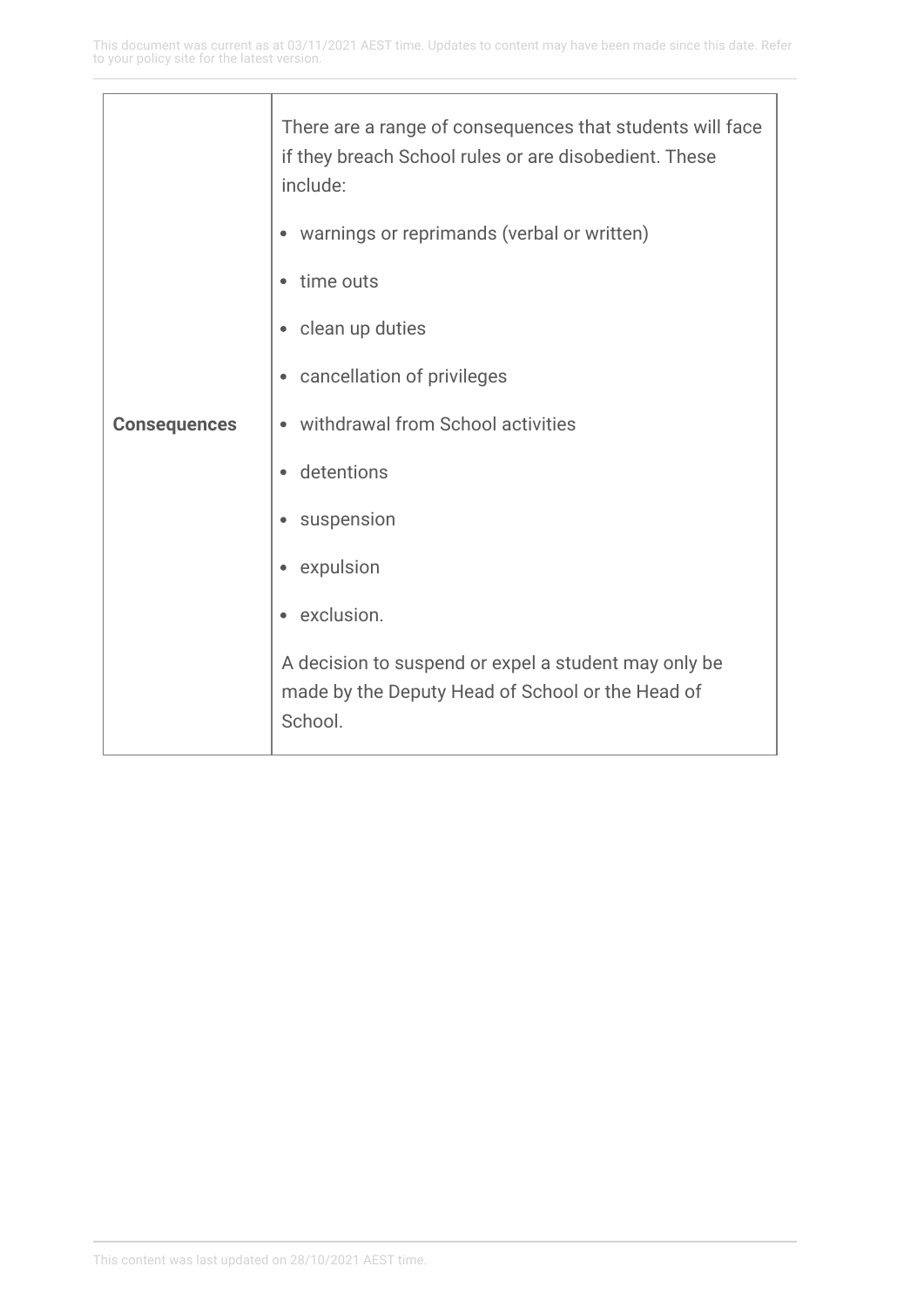|                                                                                  | <b>Key Definitions</b>                                                                                                                                                                                                                                                                                                                                                                                                                                                                                                                                                                                         |
|----------------------------------------------------------------------------------|----------------------------------------------------------------------------------------------------------------------------------------------------------------------------------------------------------------------------------------------------------------------------------------------------------------------------------------------------------------------------------------------------------------------------------------------------------------------------------------------------------------------------------------------------------------------------------------------------------------|
|                                                                                  | Suspension is a temporary removal of a student from all<br>of the classes that a student would normally attend at a<br>school for a set period of time.                                                                                                                                                                                                                                                                                                                                                                                                                                                        |
|                                                                                  | <b>Expulsion</b> is the permanent removal of a student from one<br>particular school.                                                                                                                                                                                                                                                                                                                                                                                                                                                                                                                          |
| <b>Procedures for</b><br>Suspension,<br><b>Expulsion and</b><br><b>Exclusion</b> | <b>Exclusion</b> is the act of preventing a student's admission to<br>a number of schools. In extreme circumstances, the<br>principal of a school may make a submission to an<br>appropriate authority, or to other schools, recommending<br>the permanent exclusion of a student from the registration<br>system of which the school is a member, or from other<br>schools.<br>Glenaeon Rudolf Steiner School has developed specific<br>procedures that must be followed when considering the<br>suspension or expulsion of a student. Refer to our<br><b>Suspension, Expulsion and Exclusion Procedures.</b> |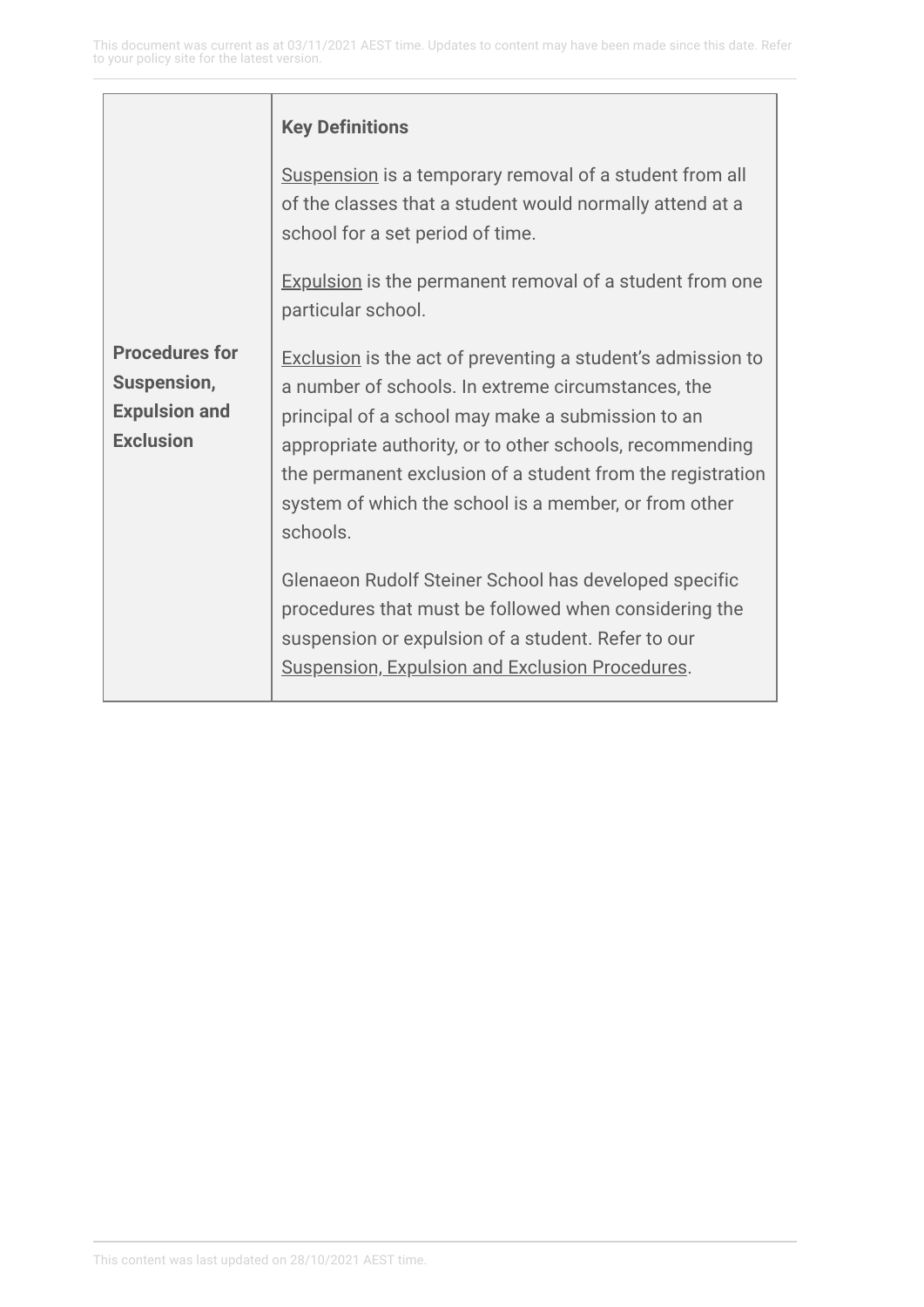$\overline{\phantom{a}}$ 

|                                                                    | Where the level of misbehaviour breaches the School's<br>Code of Conduct, individual behaviour management plans<br>may be made.                                                                                                                                                                                                                                                     |
|--------------------------------------------------------------------|-------------------------------------------------------------------------------------------------------------------------------------------------------------------------------------------------------------------------------------------------------------------------------------------------------------------------------------------------------------------------------------|
|                                                                    | Plans will be negotiated between School staff, students<br>and parents/guardians, and will consider the student's:                                                                                                                                                                                                                                                                  |
| <b>Individual</b><br><b>Behaviour</b><br><b>Management</b><br>Plan | age<br>developmental needs<br>behavioural context.<br>The desired behaviour of the student will be clearly<br>described. The plan will outline changes required to the<br>learning environment to support the student to modify<br>their behaviour.<br>The School will refer the student to other support available<br>and review, assess, change and modify the plan as<br>needed. |